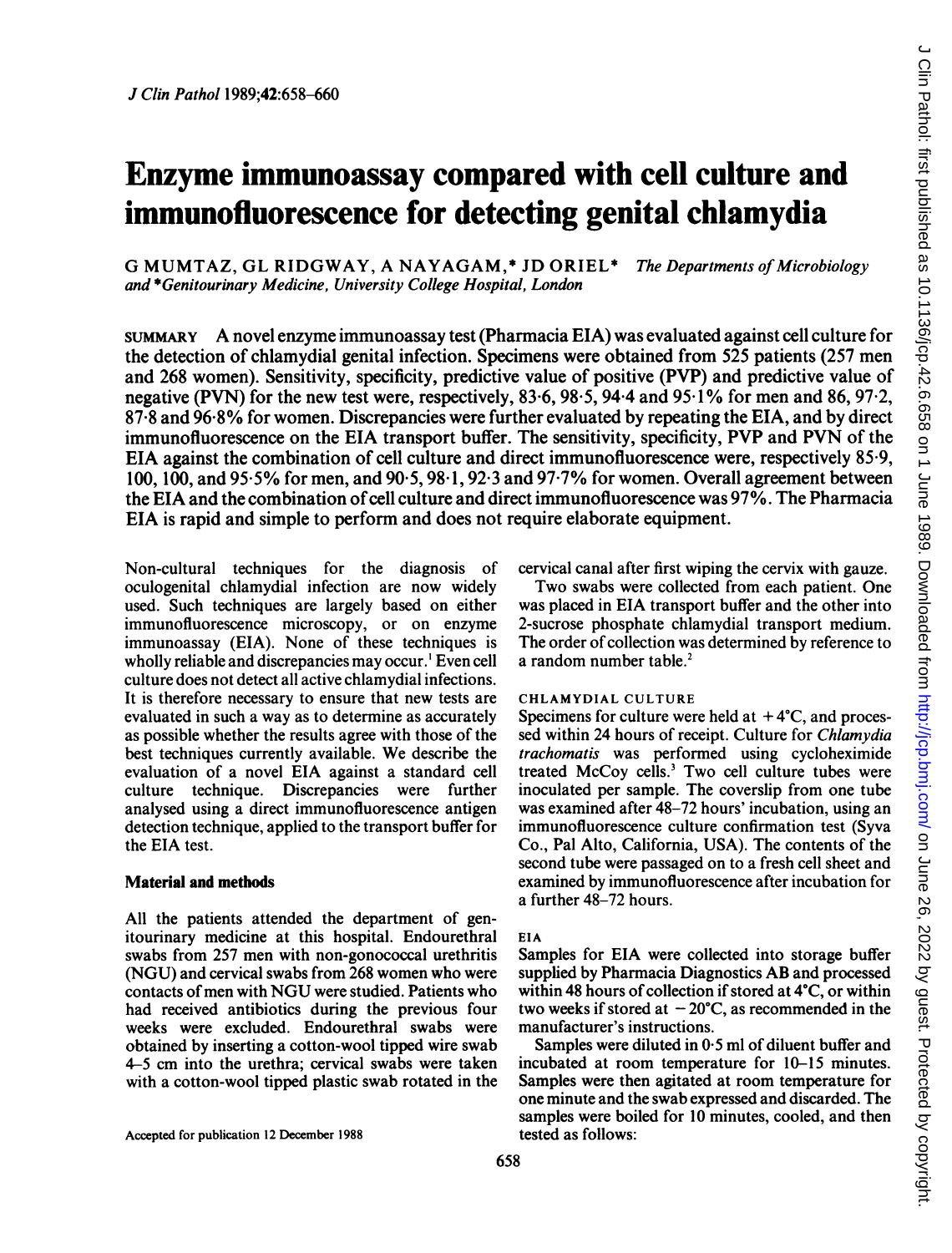1 Clinical specimen or controls (100  $\mu$ I) was added to the wells of a microtitre strip (Pharmacia Diagnostics AB, Uppsala, Sweden). The strip was incubated for 30 minutes at 37'C, to allow chlamydial antigen (lipopolysaccharide) if present, to adsorb to the well surface.

2 Enzyme (alkaline phosphatase) (50  $\mu$ l) labelled monoclonal antibody was added to each well, and incubated for 45 minutes at 37°C.

3 The wells were washed four times with the washing solution provided and  $100 \mu l$  of the substrate (paranitrophenol phosphate) added. The strip was incubated for one hour at 37C. A yellow colour (paranitrophenol) was produced in wells containing chlamydial antigen.

4 The reaction was stopped by the addition of 50  $\mu$ l of 2-5 M NaOH. The intensity of colour (optical density) developed was measured at 405 nm in <sup>a</sup> spectrophotometer and compared with a fixed cut off value, as recommended by the manufacturers.

### DIRECT IMMUNOFLUORESCENCE

The remainder of the EIA buffer, which had been stored at  $-20^{\circ}$ C, was thawed at room temperature and shaken vigorously for 10 seconds. Buffer  $(0.1 \text{ ml})$ was placed on a Teflon coated slide and air dried. The preparation was fixed in acetone for 30 minutes and then stained with an immunofluorescent anti-C trachomatis monoclonal antibody (Syva Microtrak) according to the manufacturer's instructions. Specimens were examined by immunofluorescence microscopy for typical chlamydial elementary bodies.

#### **Results**

Cell culture showed that the prevalence of C tra*chomatis* was  $23.7\%$  (61 of 257) for men and  $18.6\%$  (50 of 268) for women. Comparative figures for EIA alone were, respectively, 21% (54 of 257) for men and  $18.2\%$ (49 of 267) for women. There were 13 discrepant results among men and <sup>13</sup> among women (table 1). Thus the sensitivity, specificity, PVP and PVN were, respectively, 83.6, 98.5, 94.4 and 95.1% for men, and 86, 97 2, 87'8 and 96-8% for women. Further analysis of the 26 discrepant results by repeating the EIA and by direct immunofluorescence on the EIA transport buffer yielded the following findings.

#### MEN

Nine specimens positive by cell culture were repeatedly EIA negative. Four of these specimens yielded isolates only after passage, suggesting the presence of a low concentration of antigen. These specimens were recorded as false negative by EIA. One EIA negative, culture positive specimen was EIA positive on a second test, and therefore recorded as a true positive.

Table <sup>1</sup> Positive and negative results obtained by enzyme immunoassay and cell culture of specimens from 257 men and 268 women

| Enzyme<br>immunoassay | Cell culture |              |                 |          |  |
|-----------------------|--------------|--------------|-----------------|----------|--|
|                       | Positive     |              | <b>Negative</b> |          |  |
|                       | Men          | <b>Women</b> | Men             | Women    |  |
| Positive<br>Negative  | 51<br>10     | 43           | 1<br>193        | 6<br>212 |  |

The remaining three specimens were EIA positive, cell culture negative, and all three were positive by direct immunofluorescence. These specimens are therefore recorded as true positives (cell culture failures). Table 2 shows the results corrected for the EIA second test and the direct immunofluorescence results. Sensitivity, specificity,. PVP and PVN of the test using the corrected results were  $85.9$ ,  $100$ ,  $100$  and  $95.5\%$ , respectively.

#### WOMEN

Passage of cell culture did not yield more isolates than the primary isolation. Five specimens were repeatedly EIA negative and cell culture positive. These results were recorded as false negative by EIA. Of the six EIA positive, cell culture negative specimens, three were positive and three were negative by direct immunofluorescence. Three were therefore recorded as true positives (cell culture failure), and three as false positive by EIA. Two specimens initially EIA negative were positive on repeated examination and had yielded isolates in cell culture. They were recorded as true positives. Finally, one EIA negative, cell culture negative specimen was EIA positive on repeat (repeated because of high negative optical density), and was reclassified as a false positive EIA. Recalculation of these results (table 2) yielded figures of  $90.5$ , 98-1, 92-3 and <sup>97</sup> 7% for sensitivity, specificity, PVP and PVN, respectively.

There was no correlation between discrepant results and time or temperature at which the EIA specimen was stored.

Table 2 Positive and negative results obtained by enzyme immunoassay and cell culture and/or direct immunofluorescence from specimens of 257 men and 268 women

| Enzyme<br>immunoassav | Cell culture/immunofluorescence |       |                 |       |  |
|-----------------------|---------------------------------|-------|-----------------|-------|--|
|                       | Positive                        |       | <b>Negative</b> |       |  |
|                       | Men                             | Women | Men             | Women |  |
| Positive<br>Negative  | 55                              | 48    | 0<br>193        | 211   |  |